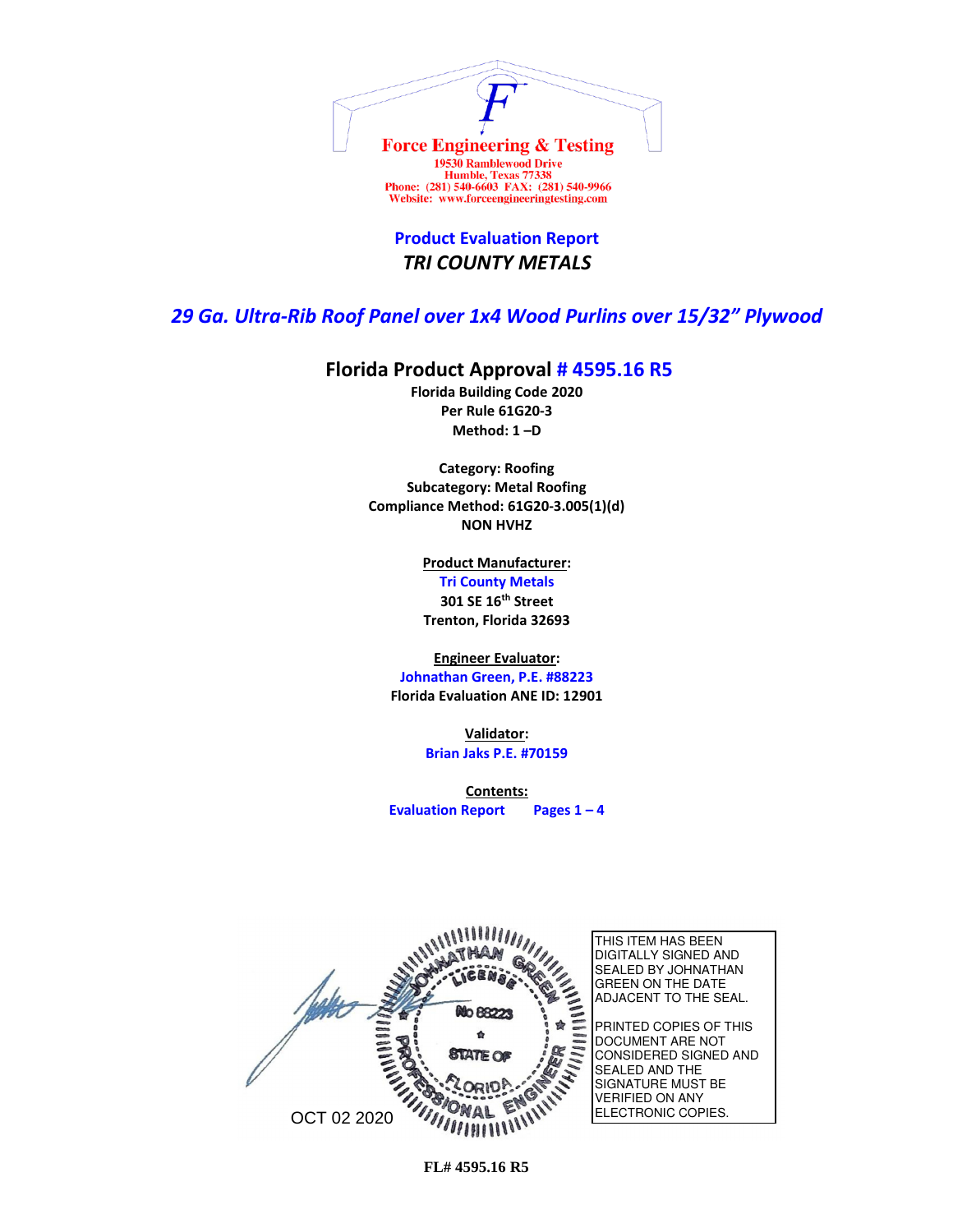|                                  | <b>Force Engineering &amp; Testing</b><br><b>19530 Ramblewood Drive</b><br>Humble, Texas 77338<br>Phone: (281) 540-6603 FAX: (281) 540-9966<br>Website: www.forceengineeringtesting.com                                                                                                                                                                                                                                                          |
|----------------------------------|--------------------------------------------------------------------------------------------------------------------------------------------------------------------------------------------------------------------------------------------------------------------------------------------------------------------------------------------------------------------------------------------------------------------------------------------------|
| <b>Compliance Statement:</b>     | The product as described in this report has demonstrated compliance with the<br>Florida Building Code 2020, Sections 1504.3.2, 1504.7.                                                                                                                                                                                                                                                                                                           |
| <b>Product Description:</b>      | Ultra-Rib Roof Panel, Min. 29 Ga. Steel, 36" Wide, through fastened roof panel<br>over 1x4 wood purlins over 15/32" APA Plywood decking. Non-structural<br>Application.                                                                                                                                                                                                                                                                          |
| <b>Panel Material/Standards:</b> | Material: Min. 29 Ga. Steel conforming to Florida Building Code 2020 Section<br>1507.4.3.<br>Yield Strength: Min. 80.0 ksi<br>Corrosion Resistance: Panel Material shall comply with Florida Building Code<br>2020, Section 1507.4.3.                                                                                                                                                                                                            |
| <b>Panel Dimension(s):</b>       | 0.014" min.<br>Thickness:<br>Width:<br>36" maximum coverage<br>3/4" major rib at 9" O.C.<br>Rib Height:                                                                                                                                                                                                                                                                                                                                          |
| <b>Panel Fastener:</b>           | #9-15 x 1-1/2" HWH Woodgrip with sealing washing or approved equal<br>1/4" minimum penetration through plywood<br>Corrosion Resistance: Per Florida Building Code 2020, Section 1507.4.4.                                                                                                                                                                                                                                                        |
| <b>Substrate Description:</b>    | Min. 1x4 No. 2 SYP wood purlins over min. 15/32" thick, APA Rated plywood over<br>supports at maximum 24" O.C. The 1x4 wood purlins shall be fastened through<br>the plywood into the wood rafters with minimum (2) 8x3" Deck screw at a<br>maximum of 24" O.C. Design of 1x4 wood purlins, plywood and plywood<br>supports are outside the scope of this evaluation. Substrate must be designed in<br>accordance w/ Florida Building Code 2020. |

#### **Allowable Design Uplift Pressures:**

| Table "A"                                    |             |                         |  |
|----------------------------------------------|-------------|-------------------------|--|
| <b>Maximum Total Uplift Design Pressure:</b> | 93.5 psf    | 138.5 psf               |  |
| <b>Fastener Pattern:</b>                     | 9"-9"-9"-9" | $6"$ -3"-6"-3"-6"-3"-6" |  |
| <b>Fastener Spacing:</b>                     | 24" O.C.    | $24''$ O.C.             |  |

\*Design Pressure includes a Safety Factor = 2.0.

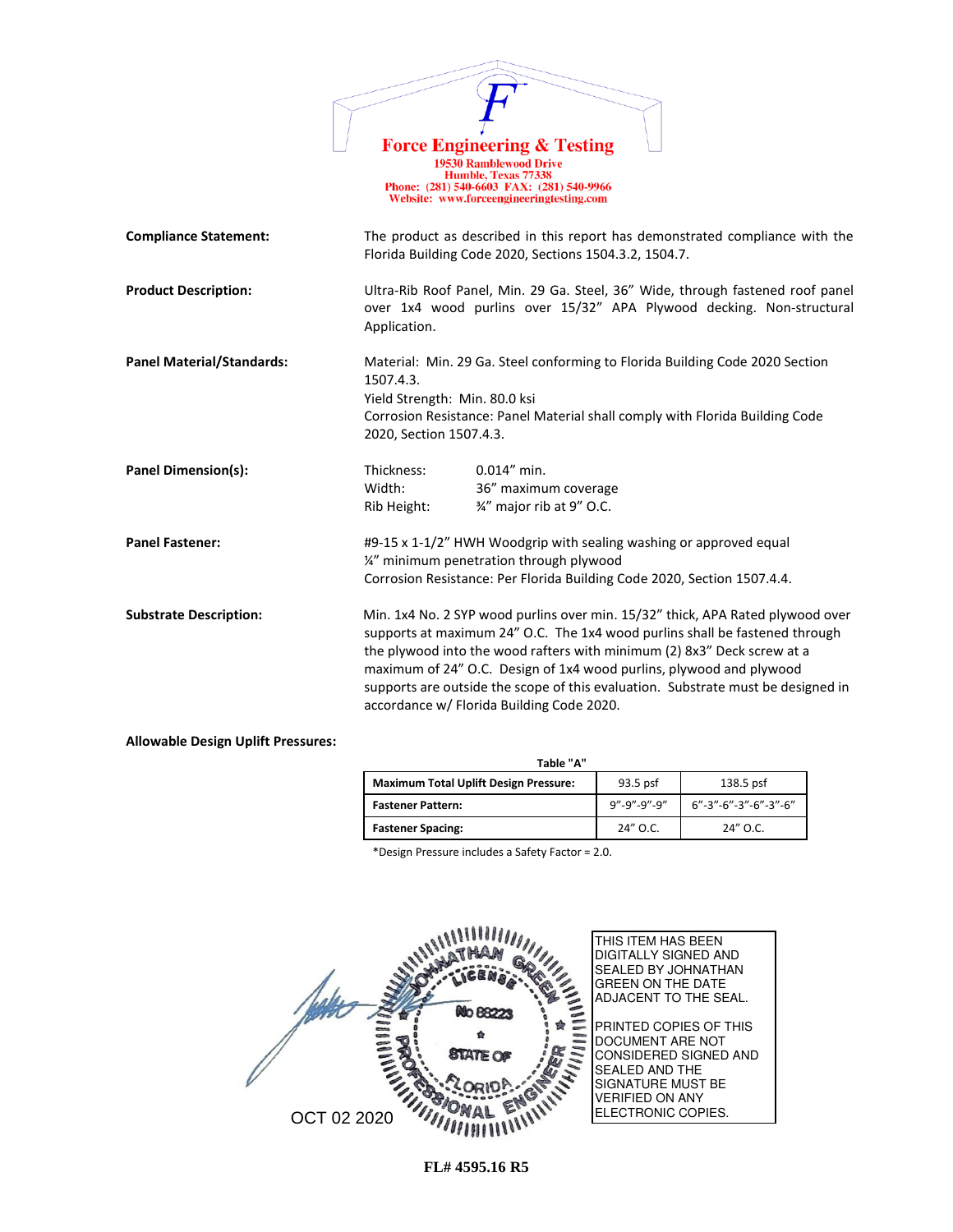

1978 Ramblewood Drive<br>
19530 Ramblewood Drive<br>
Humble, Texas 77338<br>
Phone: (281) 540-6603 FAX: (281) 540-9966<br>
Website: www.forceengineeringtesting.com

| <b>Code Compliance:</b>           | The product described herein has demonstrated compliance with<br>The Florida Building Code 2020, Section 1504.3.2, 1504.7.                                                                                                                                                                                                                                                                                                                                                             |  |
|-----------------------------------|----------------------------------------------------------------------------------------------------------------------------------------------------------------------------------------------------------------------------------------------------------------------------------------------------------------------------------------------------------------------------------------------------------------------------------------------------------------------------------------|--|
| <b>Evaluation Report Scope:</b>   | The product evaluation is limited to compliance with the structural wind load<br>requirements of the Florida Building Code 2020, as relates to Rule 61G20-3.                                                                                                                                                                                                                                                                                                                           |  |
| <b>Performance Standards:</b>     | The product described herein has demonstrated compliance with:<br>UL 580-06 - Test for Uplift Resistance of Roof Assemblies<br>UL 1897-2012 - Uplift Test for Roof Covering Systems<br>٠<br>FM 4471-92 - Foot Traffic Resistance Test<br>٠                                                                                                                                                                                                                                             |  |
| <b>Reference Data:</b>            | 1. UL 580-94 / 1897-98 Uplift Test<br>Force Engineering & Testing, Inc. (FBC Organization # TST-5328)<br>Report No. 136-0408T-09A, B, Dated 11/18/2009<br>FM 4471-10, Section 4.4 Foot Traffic Resistance Test<br>2.<br>Force Engineering & Testing, Inc. (FBC Organization # TST-5328)<br>Report No. 136-0027T-12C, Dated 02/16/2012<br>Certificate of Independence<br>3.<br>By Johnathan Green, P.E. (No. 88223) @ Force Engineering & Testing<br>(FBC Organization # ANE ID: 12901) |  |
| <b>Test Standard Equivalency:</b> | The UL 580-94 test standard is equivalent to the UL 580-06 test standard.<br>1.<br>2.<br>The UL 1897-98 test standard is equivalent to the UL 1897-2012 test<br>standard.<br>3.<br>The FM 4471-10, Foot Traffic Resistance test standard is equivalent to the<br>FM 4471-92, Foot Traffic Resistance test standard                                                                                                                                                                     |  |
| <b>Quality Assurance Entity:</b>  | The manufacturer has established compliance of roof panel products in<br>accordance with the Florida Building Code and Rule 61G20-3.005 (3) for<br>manufacturing under a quality assurance program audited by an approved<br>quality assurance entity.                                                                                                                                                                                                                                 |  |
| <b>Minimum Slope Range:</b>       | Minimum Slope shall comply with Florida Building Code 2020, including Section<br>1507.4.2 and in accordance with Manufacturers recommendations. For slopes<br>less than 3:12, lap sealant must be used in the panel side laps.                                                                                                                                                                                                                                                         |  |
| Installation:                     | Install per manufacturer's recommended details.                                                                                                                                                                                                                                                                                                                                                                                                                                        |  |
| $\mathcal{N}$                     | THIS ITEM HAS BEEN<br>DIGITALLY SIGNED AND<br>SEALED BY JOHNATHAN<br>GREEN ON THE DATE                                                                                                                                                                                                                                                                                                                                                                                                 |  |

OCT 02 2020

ADJACENT TO THE SEAL. PRINTED COPIES OF THIS DOCUMENT ARE NOT CONSIDERED SIGNED AND

SEALED AND THE SIGNATURE MUST BE VERIFIED ON ANY

ELECTRONIC COPIES.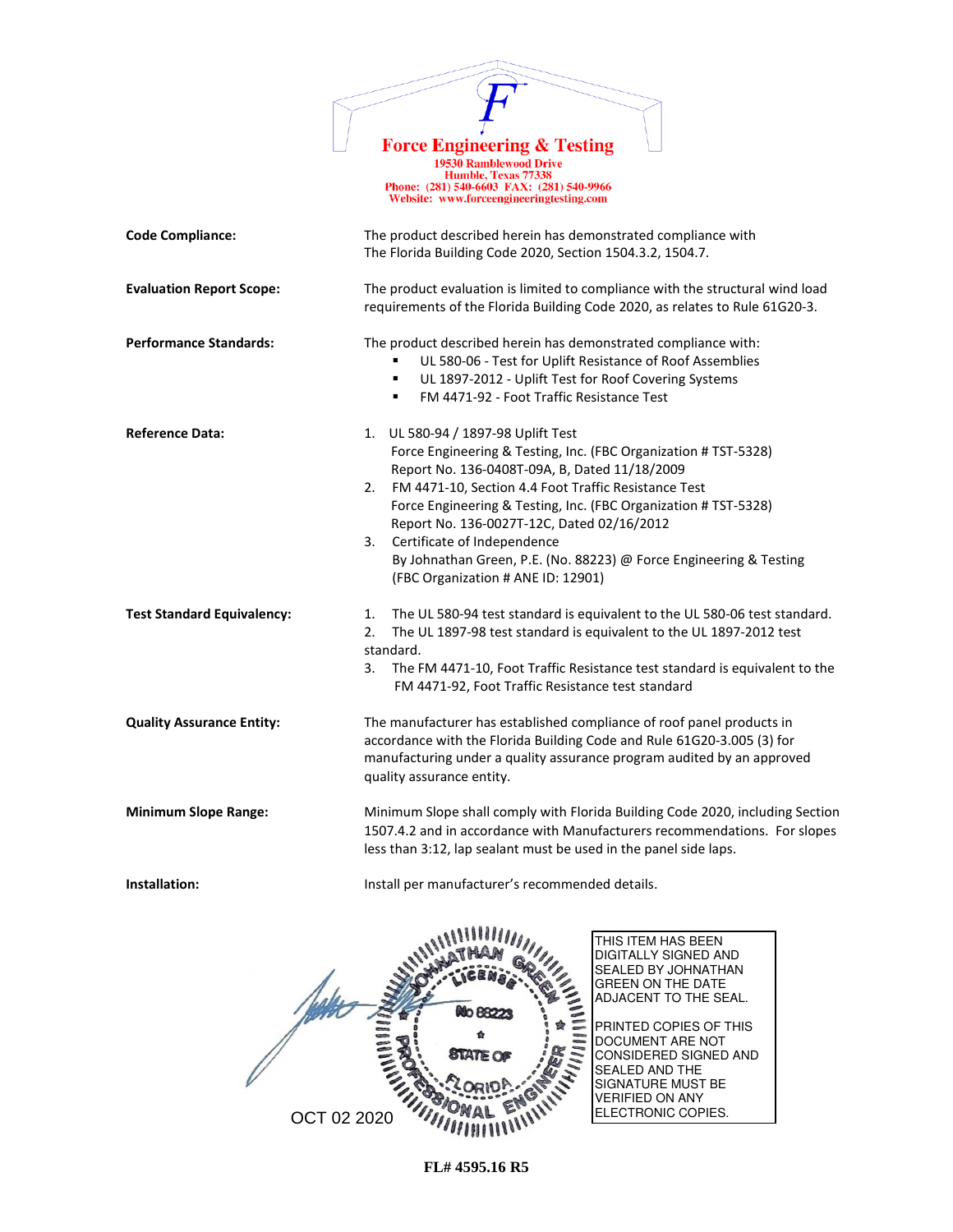

| Underlayment:                          | Per Florida Building Code 2020, Section 1507.1.1 and manufacturer's installation<br>guidelines.                                                                                                                                                                                                                                                                                                                                                                                                                                                                                                                                                             |
|----------------------------------------|-------------------------------------------------------------------------------------------------------------------------------------------------------------------------------------------------------------------------------------------------------------------------------------------------------------------------------------------------------------------------------------------------------------------------------------------------------------------------------------------------------------------------------------------------------------------------------------------------------------------------------------------------------------|
| <b>Roof Panel Fire Classification:</b> | Fire classification is not part of this acceptance.                                                                                                                                                                                                                                                                                                                                                                                                                                                                                                                                                                                                         |
| <b>Shear Diaphragm:</b>                | Shear diaphragm values are outside the scope of this report.                                                                                                                                                                                                                                                                                                                                                                                                                                                                                                                                                                                                |
| Design Procedure:                      | Based on the dimensions of the structure, appropriate wind loads are<br>determined using Chapter 16 of the Florida Building Code 2020 for roof cladding<br>wind loads. These component wind loads for roof cladding are compared to the<br>allowable pressure listed above. The design professional shall select the<br>appropriate erection details to reference in his drawings for proper fastener<br>attachment to his structure and analyze the panel fasteners for pullout and<br>pullover. Support framing must be in compliance with Florida Building Code 2020<br>Chapter 22 for steel, Chapter 23 for wood and Chapter 16 for structural loading. |